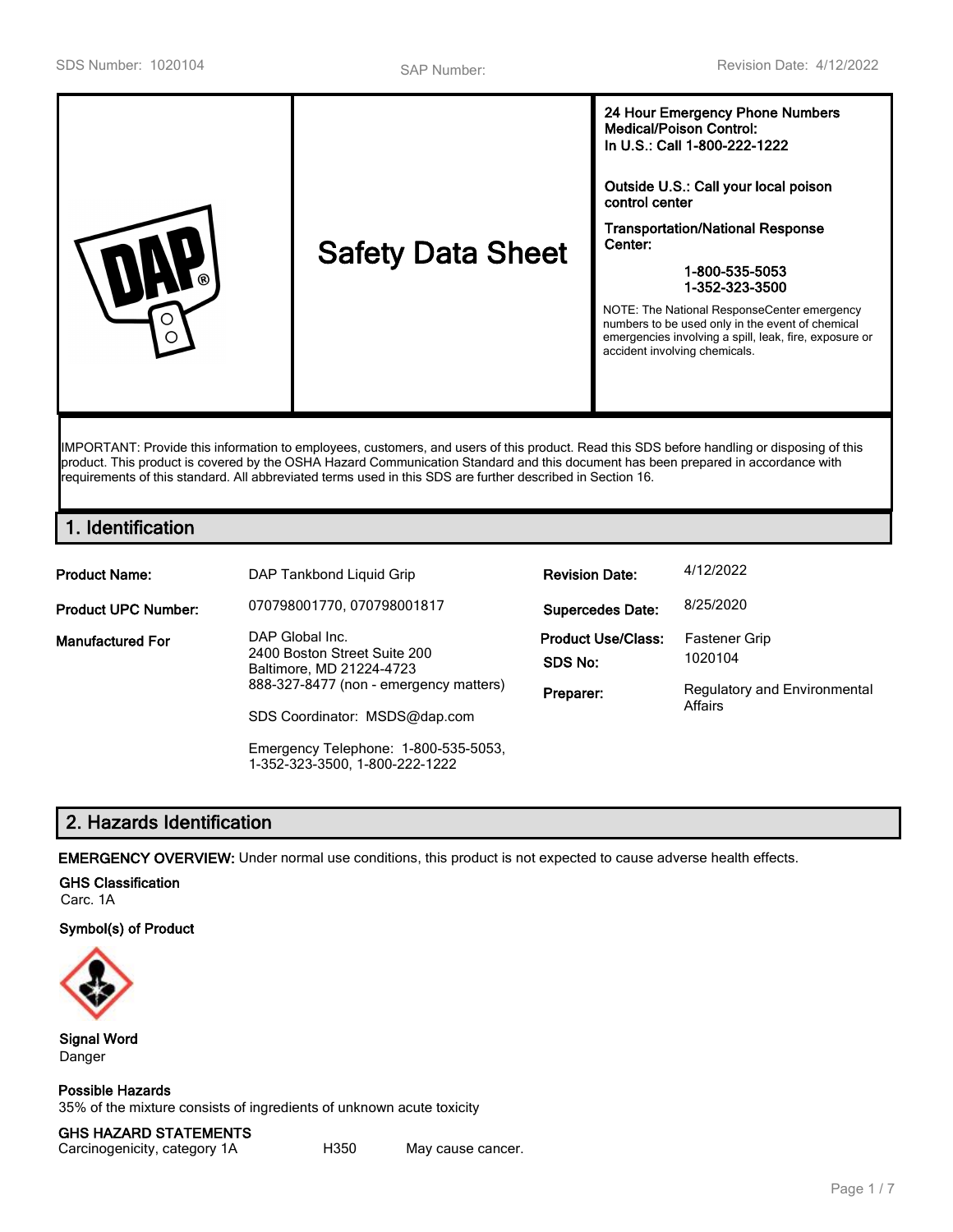# **GHS LABEL PRECAUTIONARY STATEMENTS**

| P <sub>201</sub>                  | Obtain special instructions before use.                                     |
|-----------------------------------|-----------------------------------------------------------------------------|
| P <sub>280</sub>                  | Wear protective gloves/protective clothing/eye protection/face protection.  |
| P308+P313                         | IF exposed or concerned: Get medical advice/attention.                      |
| P405                              | Store locked up.                                                            |
| P <sub>501</sub>                  | Dispose of contents/container.                                              |
| <b>GHS ADDITIONAL INFORMATION</b> |                                                                             |
| 11074                             | Cantaine ann an mars Catanan (2 Chaoilis Cream Taulaanta at suastanthan 1 C |

H371 Contains one or more Category 2 Specific Organ Toxicants at greater than 1.0%. A Safety Data Sheet shall be available for the mixture upon request.

# **3. Composition/Information on Ingredients**

#### **Chemical Name CAS-No. Wt. % GHS Symbols GHS Statements**

Polyvinyl alcohol 11-5 GHS08 1-5 GHS08 H3711 Magnetic Muslim Control 1-5 GHS08

Silicon carbide 409-21-2 10-30 GHS08 H350 Xantham gum 11138-66-2 11138-66-2 115 No Information No Information<br>Polyvinyl alcohol 11138-66-2 11-5 GHS08 11-5 CHS08 1371

The text for GHS Hazard Statements shown above (if any) is given in the "Other information" Section.

# **4. First-aid Measures**

**FIRST AID - INHALATION:** Material is not likely to present an inhalation hazard at ambient conditions. If you experience difficulty in breathing, leave the area to obtain fresh air. If continued difficulty is experienced, get medical attention immediately.

**FIRST AID - SKIN CONTACT:** In case of contact, wash skin immediately with soap and water.

**FIRST AID - EYE CONTACT:** In case of contact, immediately flush eyes with large quantities of water for at least 15 minutes until irritation subsides. Get medical attention immediately.

**FIRST AID - INGESTION:** If swallowed, DO NOT INDUCE VOMITING. Get medical attention immediately.

## **5. Fire-fighting Measures**

**UNUSUAL FIRE AND EXPLOSION HAZARDS:** No Information

**SPECIAL FIREFIGHTING PROCEDURES:** Wear self-contained breathing apparatus pressure-demand (NIOSH approved or equivalent) and full protective gear. Use water spray to cool exposed surfaces.

**EXTINGUISHING MEDIA:** Alcohol Foam, Carbon Dioxide, Dry Chemical, Foam, Water Spray or Fog, Water

### **6. Accidental Release Measures**

#### **ENVIRONMENTAL MEASURES:** No Information

**STEPS TO BE TAKEN IF MATERIAL IS RELEASED OR SPILLED:** Use personal protective equipment as necessary. In case of spillage, absorb with inert material and dispose of in accordance with applicable regulations. Scrape up dried material and place into containers.

### **7. Handling and Storage**

**HANDLING:** KEEP OUT OF REACH OF CHILDREN!DO NOT TAKE INTERNALLY. Use only with adequate ventilation. Ensure fresh air entry during application and drying. Wash thoroughly after handling.

**STORAGE:** Avoid excessive heat and freezing. Do not store at temperatures above 120 °F (49 °C). Store away from caustics and oxidizers.

# **8. Exposure Controls/Personal Protection**

| Ingredients with Occupational Exposure Limits |                      |               |
|-----------------------------------------------|----------------------|---------------|
| <b>Chemical Name</b>                          | <b>ACGIH TLV-TWA</b> | <b>ACGIH-</b> |

**Chemical Name ACGIH TLV-TWA ACGIH-TLV STEL OSHA PEL-TWA OSHA PEL-CEILING**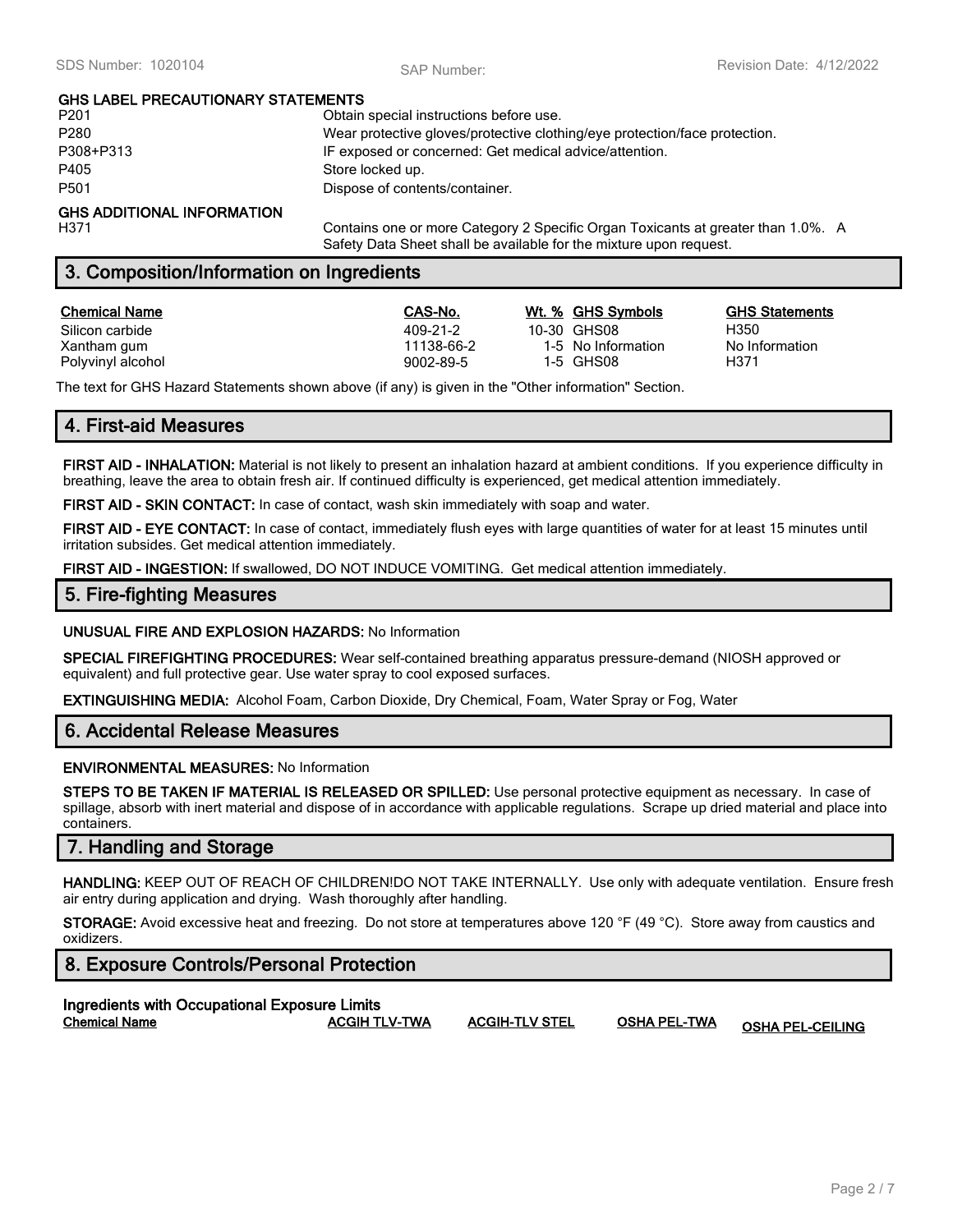| Silicon carbide                  | 10 mg/m3 TWA<br>nonfibrous.<br>inhalable particulate<br>matter, particulate<br>matter containing no<br>asbestos and <1%<br>crystalline silica, 3<br>mg/m3 TWA<br>nonfibrous.<br>containing no<br>asbestos and <1%<br>crystalline silica, 0.1<br>fiber/cm3 TWA.<br>length $>5 \mu m$ ,<br>aspect ratio >=3:1 | N.E.         | 15 mg/m3 TWA<br>total dust, 5 mg/m3<br><b>TWA respirable</b><br>fraction | N.E.         |
|----------------------------------|-------------------------------------------------------------------------------------------------------------------------------------------------------------------------------------------------------------------------------------------------------------------------------------------------------------|--------------|--------------------------------------------------------------------------|--------------|
| Xantham gum<br>Polyvinyl alcohol | N.E.<br>N.E.                                                                                                                                                                                                                                                                                                | N.E.<br>N.E. | N.E.<br>N.E.                                                             | N.E.<br>N.E. |
|                                  |                                                                                                                                                                                                                                                                                                             |              |                                                                          |              |

**Further Advice: MEL = Maximum Exposure Limit OES = Occupational Exposure Standard SUP = Supplier's Recommendation Sk = Skin Sensitizer N.E. = Not Established**

#### **Personal Protection**



**RESPIRATORY PROTECTION:** No personal respiratory protective equipment normally required.



**SKIN PROTECTION: Rubber gloves.** 



**EYE PROTECTION:** Goggles or safety glasses with side shields.



**OTHER PROTECTIVE EQUIPMENT:** Not required under normal use.



**HYGIENIC PRACTICES:** Wash hands before breaks and at the end of workday. Remove and wash contaminated clothing before re-use.

# **9. Physical and Chemical Properties**

| Appearance:                    | Blue        |
|--------------------------------|-------------|
| Odor:                          | Char        |
| Density, g/cm3:                | 1.62        |
| Freeze Point, °C:              | Not l       |
| <b>Solubility in Water:</b>    | Not l       |
| Decomposition Temperature, °C: | Not I       |
| Boiling Range, °C:             | $100 \cdot$ |
| Minimum Flash Point, °C:       | 100         |
| <b>Evaporation Rate:</b>       | Slow        |
| <b>Vapor Density:</b>          | Hea         |
| <b>Combustible Dust:</b>       | Does        |

**c** not support combustion

**Appearance:** Blue **Physical State:** Thick Liquid **Odor Threshold: PH:** The Same of the Same of the Same of the Same of the Same of the Same of the Same of the Same of the Same of the Same of the Same of the Same of the Same of the Not Applicable of the Not Established of the Same of the **Freeze Point, °C:** Not Established **Viscosity (mPa.s):** Not Established **Solubility in Water:** Not Established **Partition Coeff., n-octanol/water:** Not Established **Decomposition Temperature, °C:** Not Established **Explosive Limits, %:** N.E. - N.E. **Auto-Ignition Temperature, °C**<br>**Vapor Pressure, mmHg:** 100 - Not Established **Vapor Pressure, mmHg: Example 7** Evaporation Rate: **Flash Method:** Seta Closed Cup vier Than Air **Flammability, NFPA:** Non-Flammable

(See "Other information" Section for abbreviation legend)

(If product is an aerosol, the flash point stated above is that of the propellant.)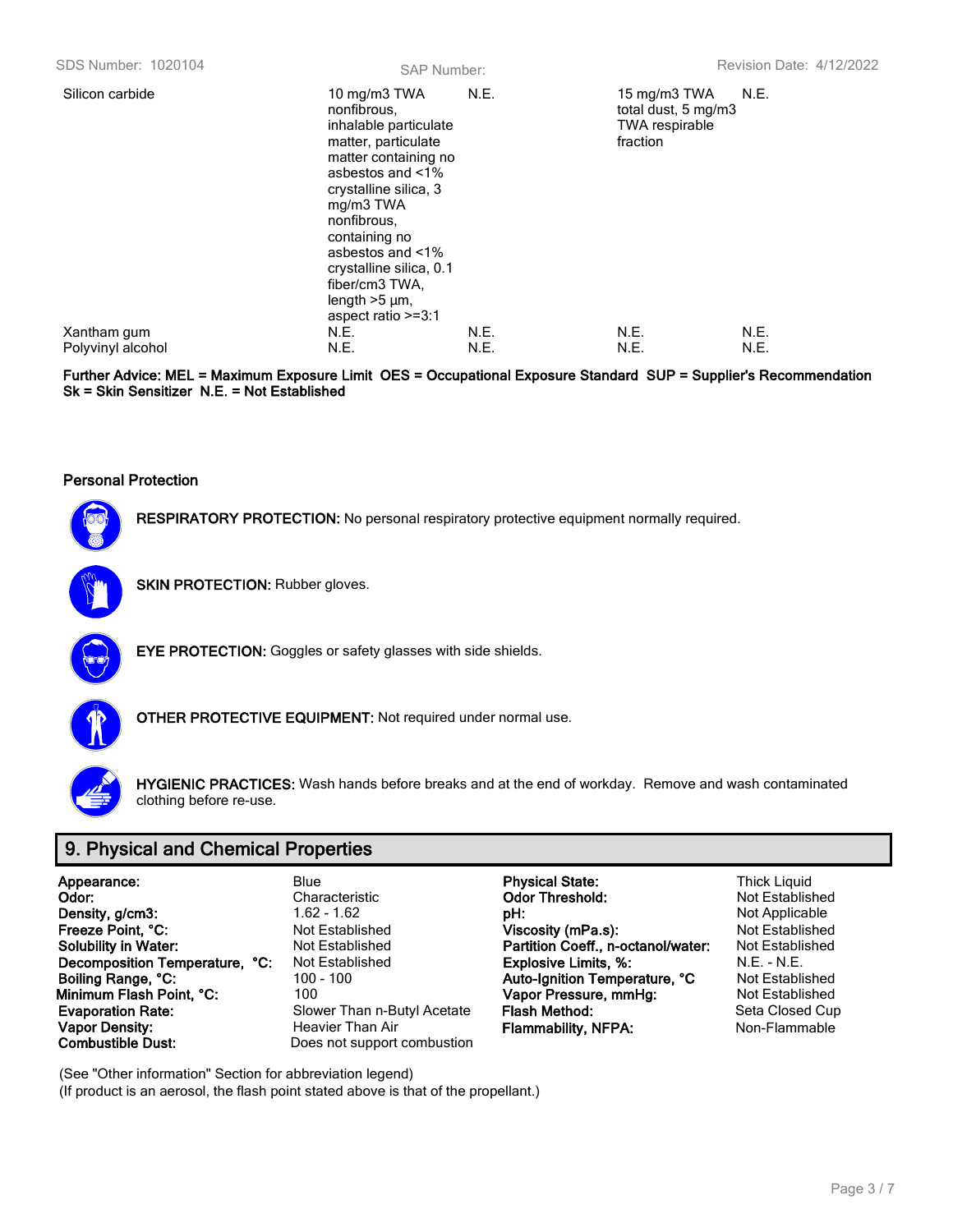## **10. Stability and Reactivity**

**STABILITY:** Stable under recommended storage conditions.

**CONDITIONS TO AVOID:** Excessive heat and freezing.

**INCOMPATIBILITY:** Incompatible with strong bases and oxidizing agents.

**HAZARDOUS DECOMPOSITION PRODUCTS:** Normal decomposition products, i.e., COx, NOx.

## **11. Toxicological Information**

**EFFECT OF OVEREXPOSURE - INHALATION:** Under normal use conditions, this product is not expected to cause adverse health effects. Inhalation of vapors in high concentration may cause mild irritation of respiratory system (nose, mouth, mucous membranes).

**EFFECT OF OVEREXPOSURE - SKIN CONTACT:** Under normal use conditions, this product is not expected to cause adverse health effects. Prolonged or repeated contact with skin may cause mild irritation.

**EFFECT OF OVEREXPOSURE - EYE CONTACT:** Under normal use conditions, this product is not expected to cause adverse health effects. Direct eye contact may cause irritation.

**EFFECT OF OVEREXPOSURE - INGESTION:** Under normal use conditions, this product is not expected to cause adverse health effects.

#### **CARCINOGENICITY:** No Information

**EFFECT OF OVEREXPOSURE - CHRONIC HAZARDS:** Under normal use conditions, this product is not expected to cause adverse health effects.

#### **PRIMARY ROUTE(S) OF ENTRY:** No Information

#### **Acute Toxicity Values**

**The acute effects of this product have not been tested. Data on individual components are tabulated below**

| CAS-No.<br>409-21-2 | <b>Chemical Name</b><br>Silicon carbide | Oral LD50<br>N.I. | Dermal LD50<br>N.I. | Vapor LC50<br>N.I. |
|---------------------|-----------------------------------------|-------------------|---------------------|--------------------|
|                     | 11138-66-2 Xantham gum                  | N.I.              | N.I.                | N.I.               |
| 9002-89-5           | Polyvinyl alcohol                       | 23854 mg/kg Rat   | N.I.                | N.I.               |

N.I. = No Information

### **12. Ecological Information**

**ECOLOGICAL INFORMATION:** Ecological injuries are not known or expected under normal use.

### **13. Disposal Information**

**DISPOSAL INFORMATION:** This product does not meet the definition of a hazardous waste according to U.S. EPA Hazardous Waste Management Regulation, 40 CFR Section 261. Dispose as hazardous waste according to all local, state, federal and provincial regulations. State and Local regulations/restrictions are complex and may differ from Federal regulations. Responsibility for proper waste disposal is with the owner of the waste.

**STEPS TO BE TAKEN IF MATERIAL IS RELEASED OR SPILLED:** Use personal protective equipment as necessary. In case of spillage, absorb with inert material and dispose of in accordance with applicable regulations. Scrape up dried material and place into containers.

### **14. Transport Information**

| DOT UN/NA Number:                                              | N.A.                         |
|----------------------------------------------------------------|------------------------------|
| <b>DOT Proper Shipping Name:</b><br><b>DOT Technical Name:</b> | <b>Not Regulated</b><br>N.A. |
| <b>DOT Hazard Class:</b>                                       | N.A.                         |
| <b>Hazard SubClass:</b>                                        | N.A.                         |
| Packing Group:                                                 | N.A.                         |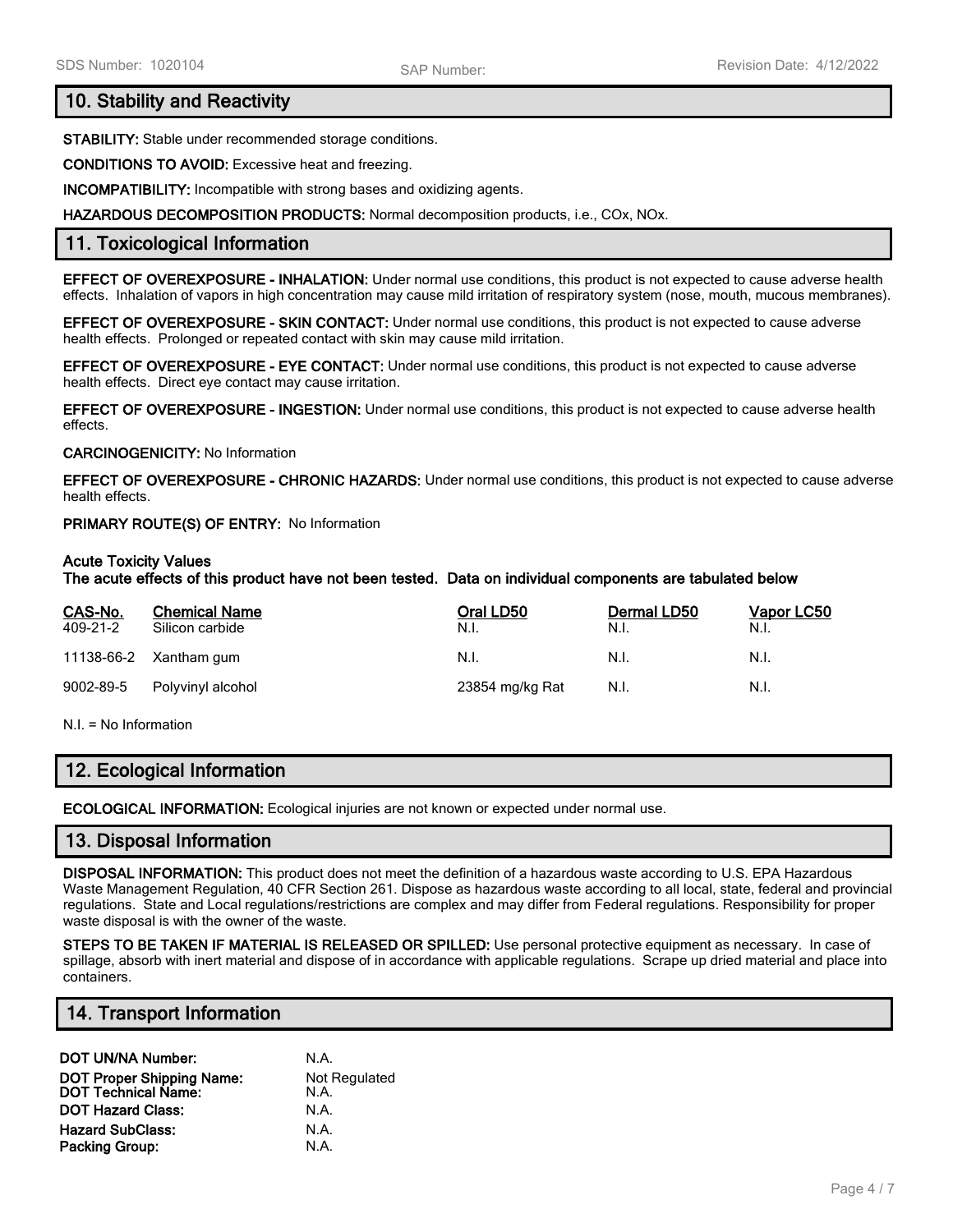# **15. Regulatory Information**

# **U.S. Federal Regulations:**

### **CERCLA - SARA Hazard Category**

This product has been reviewed according to the EPA 'Hazard Categories' promulgated under Sections 311 and 312 of the Superfund Amendment and Reauthorization Act of 1986 (SARA Title III) and is considered, under applicable definitions, to meet the following categories:

**Carcinogenicity** 

#### **SARA SECTION 313:**

This product contains the following substances subject to the reporting requirements of Section 313 of Title III of the Superfund Amendment and Reauthorization Act of 1986 and 40 CFR part 372:

No Sara 313 components exist in this product.

#### **TOXIC SUBSTANCES CONTROL ACT:**

All ingredients in this product are either on TSCA inventory list, or otherwise exempt. This product contains the following chemical substances subject to the reporting requirements of TSCA 12(B) if exported from the United States:

No TSCA 12(b) components exist in this product.

# **16. Other Information**

| <b>Revision Date:</b>       |                              | 4/11/2022                                                                                                                                                                                                                                                                                                             | Supersedes Date: 8/25/2020  |  |
|-----------------------------|------------------------------|-----------------------------------------------------------------------------------------------------------------------------------------------------------------------------------------------------------------------------------------------------------------------------------------------------------------------|-----------------------------|--|
| <b>Reason for revision:</b> |                              | Substance and/or Product Properties Changed in Section(s):<br>02 - Hazards Identification<br>08 - Exposure Controls/Personal Protection<br>09 - Physical & Chemical Information<br>14 - Transportation Information<br>15 - Regulatory Information<br>Substance Chemical Name Changed<br>Revision Statement(s) Changed |                             |  |
| Datasheet produced by:      | <b>Regulatory Department</b> |                                                                                                                                                                                                                                                                                                                       |                             |  |
| <b>HMIS Ratings:</b>        |                              |                                                                                                                                                                                                                                                                                                                       |                             |  |
| Health:                     | <b>Flammability:</b>         | <b>Reactivity:</b>                                                                                                                                                                                                                                                                                                    | <b>Personal Protection:</b> |  |
| 0                           |                              | 0                                                                                                                                                                                                                                                                                                                     | X                           |  |
|                             |                              | VOC Less Water Less Exempt Solvent, g/L: 0.0                                                                                                                                                                                                                                                                          |                             |  |

**VOC Material, g/L:** 0

**VOC as Defined by California Consumer Product Regulation, Wt/Wt%:** 0.00

**VOC Actual, Wt/Wt%:** 0.0

#### **Text for GHS Hazard Statements shown in Section 3 describing each ingredient:**

- H350 May cause cancer.
- H371 May cause damage to organs. classified Category 2 evidence from animal studies suggest harmful . Cell death, adverse change in biochemistry, haematology or urinalysis parameters, Central or peripheral nervous system and effects senses. Multifocal or diffuse necrosis, fibrosis or granuloma formation in organs.

**Icons for GHS Pictograms shown in Section 3 describing each ingredient:**